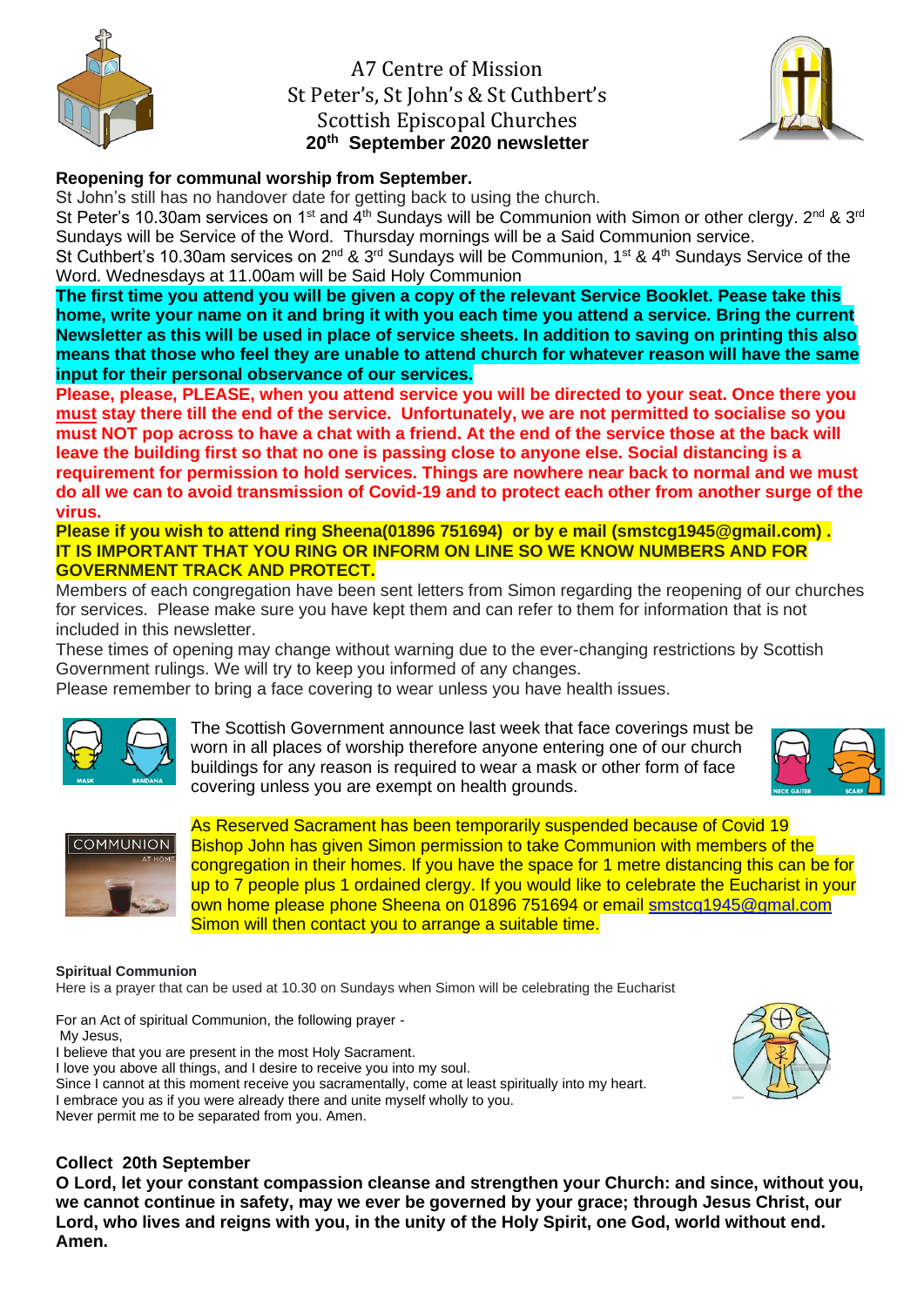## **Exodus 16:2-15 Good News Translation**

There in the desert they all complained to Moses and Aaron **<sup>3</sup>**and said to them, "We wish that the LORD had killed us in Egypt. There we could at least sit down and eat meat and as much other food as we wanted. But you have brought us out into this desert to starve us all to death."

The LORD said to Moses, "Now I am going to cause food to rain down from the sky for all of you. The people must go out every day and gather enough for that day. In this way I can test them to find out if they will follow my instructions. On the sixth day they are to bring in twice as much as usual and prepare it." So Moses and Aaron said to all the Israelites, "This evening you will know that it was the LORD who brought you out of Egypt. In the morning you will see the dazzling light of the LORD's presence. He has heard your complaints against him—yes, against him, because we are only carrying out his instructions." **<sup>8</sup>** Then Moses said, "It is the LORD who will give you meat to eat in the evening and as much bread as you want in the morning, because he has heard how much you have complained against him. When you complain against us, you are really complaining against the LORD." Moses said to Aaron, "Tell the whole community to come and stand before the LORD, because he has heard their complaints." As Aaron spoke to the whole community, they turned toward the desert, and suddenly the dazzling light of the LORD appeared in a cloud. The LORD said to Moses, "I have heard the complaints of the Israelites. Tell them that at twilight they will have meat to eat, and in the morning they will have all the bread they want. Then they will know that I, the LORD, am their God." In the evening a large flock of quails flew in, enough to cover the camp, and in the morning there was dew all around the camp. When the dew evaporated, there was something thin and flaky on the surface of the desert. It was as delicate as frost. When the Israelites saw it, they didn't know what it was and asked each other, "What is it?" Moses said to them, "This is the food that the LORD has given you to eat.

## **Philippians 1:21-30 Good News Translation**

For what is life? To me, it is Christ. Death, then, will bring more. But if by continuing to live I can do more worthwhile work, then I am not sure which I should choose. I am pulled in two directions. I want very much to leave this life and be with Christ, which is a far better thing; but for your sake it is much more important that I remain alive. I am sure of this, and so I know that I will stay. I will stay on with you all, to add to your progress and joy in the faith, so that when I am with you again, you will have even more reason to be proud of me in your life in union with Christ Jesus. Now, the important thing is that your way of life should be as the gospel of Christ requires, so that, whether or not I am able to go and see you, I will hear that you are standing firm with one common purpose and that with only one desire you are fighting together for the faith of the gospel. Don't be afraid of your enemies; always be courageous, and this will prove to them that they will lose and that you will win, because it is God who gives you the victory. For you have been given the privilege of serving Christ, not only by believing in him, but also by suffering for him. Now you can take part with me in the battle. It is the same battle you saw me fighting in the past, and as you hear, the one I am fighting still.

### **Matthew 20:1-16 Good News Translation The Workers in the Vineyard**

"The Kingdom of heaven is like this. Once there was a man who went out early in the morning to hire some men to work in his vineyard. He agreed to pay them the regular wage, a silver coin a day, and sent them to work in his vineyard. He went out again to the marketplace at nine o'clock and saw some men standing there doing nothing, so he told them, 'You also go and work in the vineyard, and I will pay you a fair wage.' So they went. Then at twelve o'clock and again at three o'clock he did the same thing. It was nearly five o'clock when he went to the marketplace and saw some other men still standing there. 'Why are you wasting the whole day here doing nothing?' he asked them. 'No one hired us,' they answered. 'Well, then, you go and work in the vineyard,' he told them. "When evening came, the owner told his foreman, 'Call the workers and pay them their wages, starting with those who were hired last and ending with those who were hired first.' The men who had begun to work at five o'clock were paid a silver coin each. So when the men who were the first to be hired came to be paid, they thought they would get more; but they too were given a silver coin each. They took their money and started grumbling against the employer. 'These men who were hired last worked only one hour,' they said, 'while we put up with a whole day's work in the hot sun—yet you paid them the same as you paid us!' 'Listen, friend,' the owner answered one of them, 'I have not cheated you. After all, you agreed to do a day's work for one silver coin. Now take your pay and go home. I

want to give this man who was hired last as much as I gave you. Don't I have the right to do as I wish with my own money? Or are you jealous because I am generous?'"

And Jesus concluded, "So those who are last will be first, and those who are first will be last."

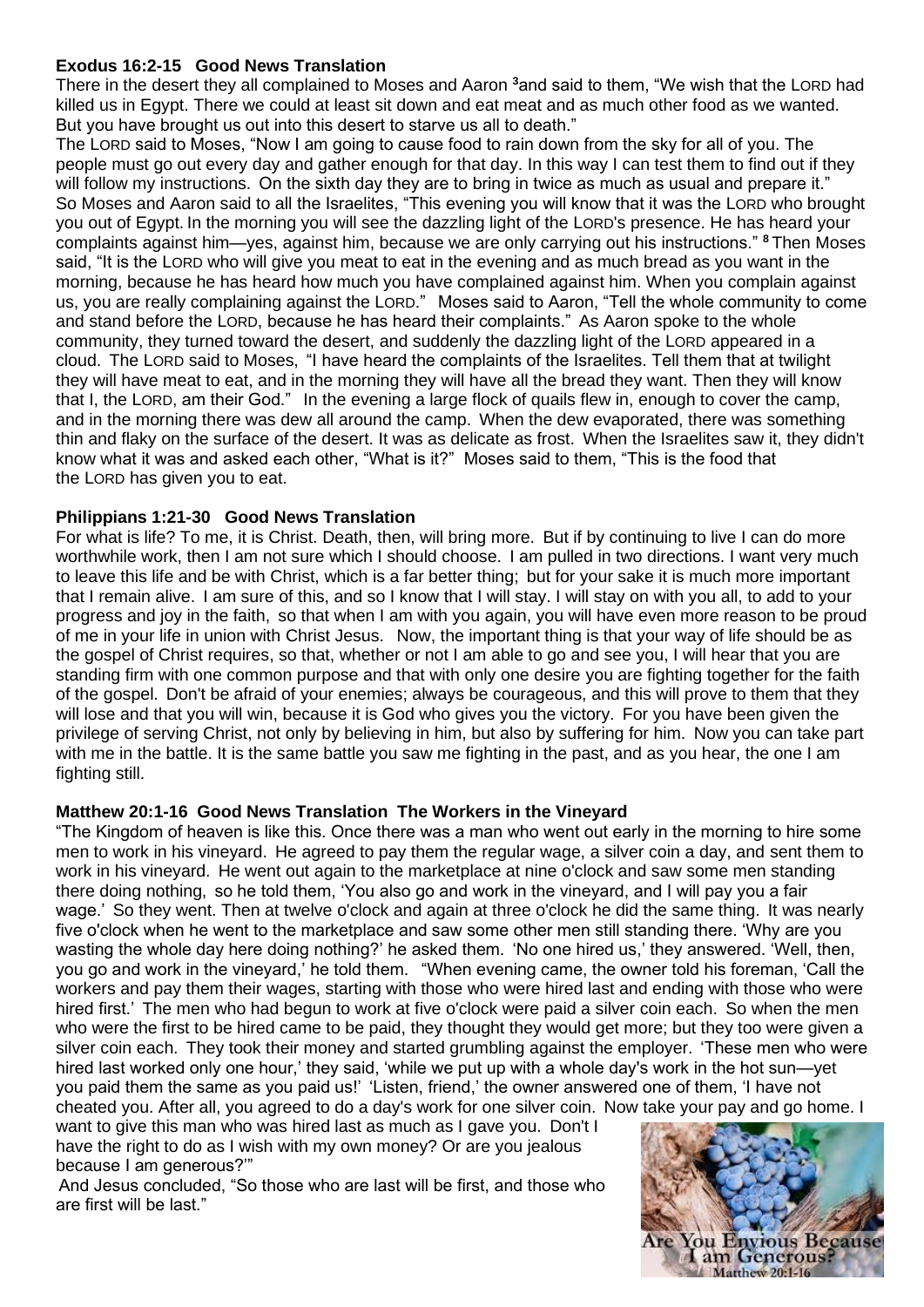

## **Karen's reflection on Matthew 20: 1-6**

"The first shall be last and last shall be first." This has nothing to do with the current way we leave a church service!

The unemployed workers struggle to get hired so that they can earn money to feed their families. Those still waiting for work later on in

the day have little chance of earning enough money to buy food for that day. Yet the landowner pays them the full day's wage. He gives them the same as he agreed to give the workers who started at the beginning of the day.

Well, it's his money he can do with it what he likes, but is it fair? We are used to functioning in a world where our rewards are proportionate to our service. Who doesn't expect a pay rise each year or a bonus for extra hard work? But here we have all day workers receiving the same as the ones who have only worked part of the day. We don't want that, we want justice, we want a bonus for working all day.

If the landowner represents God and the vineyard is the kingdom of heaven, this parable is a powerful message that in God's kingdom, displaced and unemployed workers find work that meets their needs and the needs of those who depend on them.

Entry into God's kingdom is not gained by our work or action but by God's generosity. God's grace, mercy and forgiveness are God's to give away as God sees fit. Others get the same from God as we do despite being less worthy, late arrivals or just plain worse sinners. We are all equal recipients of God's gifts. We shouldn't want what God has given to others.

This parable is about God's generosity in the kingdom of heaven and was given in response to Peter's question "What then will we have." It must have been frustrating for Peter who left everything to follow Jesus and then is told that the apostles will receive the same reward as the lesser disciples.

Nobody can claim a special place in the kingdom of heaven because they've worked hard, or because they've given up so much, or because they were in it from the beginning. This is the warning to the disciples who, as the closest friends of Jesus, might have supposed that they we're going to retain the top jobs in whatever future God had in store.

The parable reaches out to us in our life of faith today. Our 'celebrity' culture favours those who manage to push themselves to the front, whether it's the people with the most obvious talents or the stars with sharpest agents. Sadly this spills over into the life of the church. Famous preachers and leaders get attention and the 'ordinary' Christians become passive spectators. We need reminding that there are no 'ordinary' Christians. All sorts of people stand out as the real heroes and heroines of faith, though nobody has ever heard of them before. These are the ones who, whether for 5 minutes or 50 years, served God with total and glad obedience, giving themselves to prayer and works of love and mercy.

Jesus says that any "labourer" who accepts the invitation to the work in the vineyard, no matter how late in the day, will receive an equal reward with those who have been faithful the longest. He, who is first *and* last, also tells us that we don't need to be afraid as the first and the last are brought together when we enter the kingdom of heaven.



### **Intercessions for 20th September 2020**

Holy God, you have called us here today; and so, as we gather in your house we offer to you our prayers which stem from our love for you and our love and concern for those we love and for the people of the world.

Lord in your mercy: **hear our prayer.**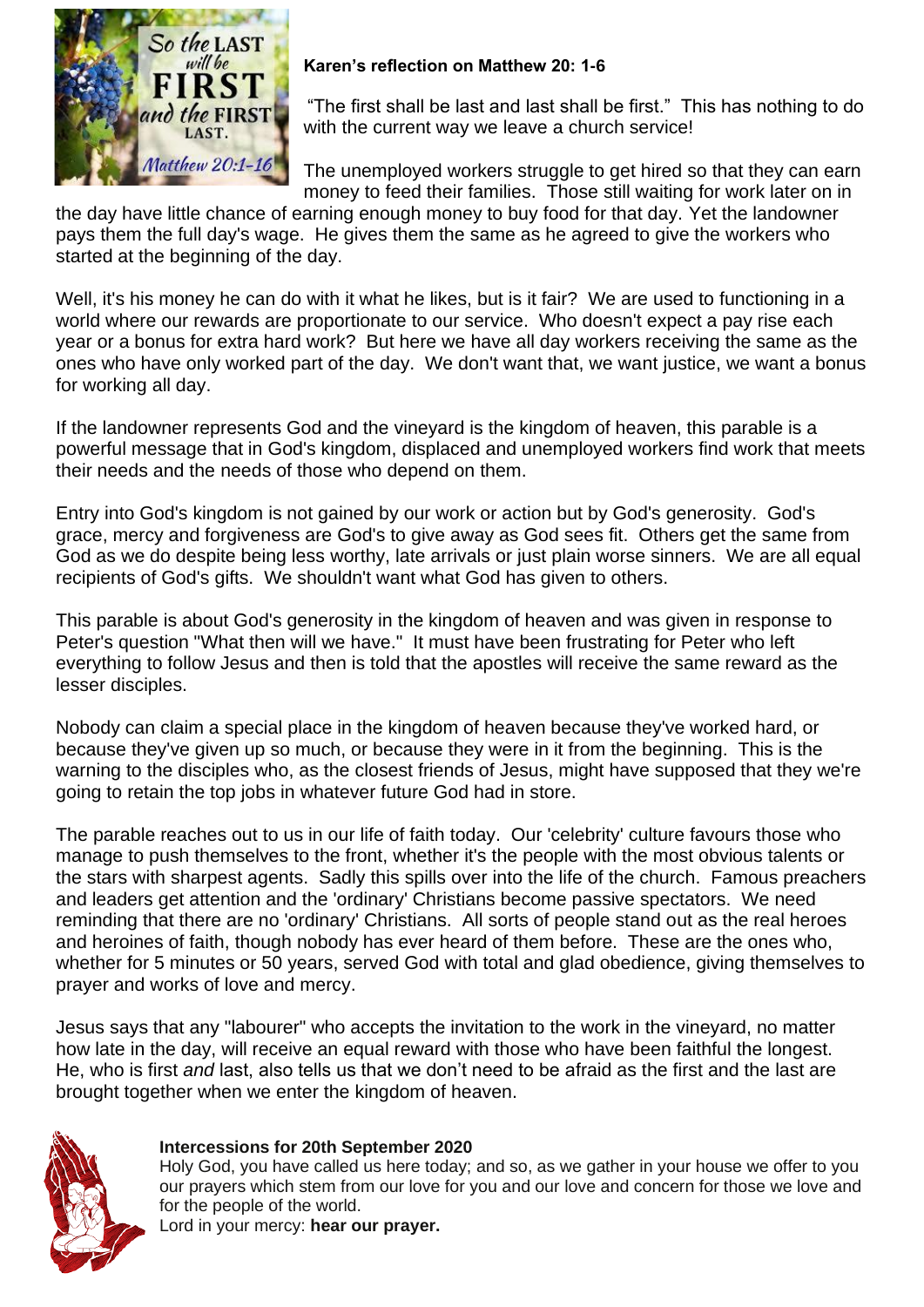Lord God, when the Church joins together, we can show people a much fuller picture of Jesus and His Kingdom. We pray for your church, and the churches in our local community, and ask that there will be a growing desire to get together and get out. We give you thanks for those who come up with fresh ways of making your name known to the wider community and for those who work so hard to make worship possible through online and virtual services Lord in your mercy: **hear our prayer.**

Creator God, we pray not only for the victims but for the perpetrators of evil and violence in our world; for all governments which run on corruption and fear. We pray for a change of heart and attitude, an awakening to a better way of living, and the courage to reject wrong principles. Lord in your mercy: **hear our prayer.**

Father God, forgive us when we waste our lives by being too busy to enjoy your creation. Teach us how to make spaces in the day to do the things we most enjoy. Just as you rested from your work, help us to practise the discipline of recreation and help us to become your hands and feet in our streets so that our neighbours will one day ask us to tell them more about you. Lord in your mercy: **hear our prayer.**

Loving God, help those we know and love to turn away from habits which are harmful to them. Help them to turn to you in times of crisis, rather than reaching for quick-fix solutions. Lord, we also bring to you those we know who are ill or suffering in any way. Give them healing and restore them in body, mind and spirit. We especially pray for members of our congregations, our communities and those we hold in our hearts.

Lord in your mercy: **hear our prayer.**

Mighty God, we remember in your presence all those who have died, and particularly those we have known and loved. Thank you for them and thank you for your promise of eternal life and peace. Be close to those who are recently bereaved, strengthen them with the knowledge that you are always there to lean on and to carry us through difficult times.

Lord in your mercy: **hear our prayer.**

Faithful God, at the start of this new week, help us to be an example to others and show us the practical steps we need to take to develop consistency and integrity in all that we do in our lives.

Merciful Father: **accept these prayers for the sake of your Son, our Saviour Jesus Christ.**



1As part of the ongoing response to the Coronavirus pandemic the Scottish Episcopal Church (SEC) will be broadcasting video coverage of Eucharistic services via its website, social media channels and YouTube channel. The web page for the broadcast is located at [www.scotland.anglican.org/broadcast-sunday-worship](http://www.scotland.anglican.org/broadcast-sunday-worship)



For those who are not online the Archbishop of Canterbury has set up a Freephone Daily Hope service of hymns, DailyHOPE prayers and readings. It is available 24 hours a day on 0800 8048044

Join Pip this week at Holy Trinity at<https://www.holytrinitymelrose.org/> and click on the link on the home (front) page - Holy Trinity YouTube channel. 11.00am https://www.youtube.com/channel/UCJkxEgnglnze4SeN4I54Ecw

St John's Selkirk now has their weekly Sunday services on their YouTube channel, with several (different) familiar voices each week, music, inspirational quotes and images at <https://www.youtube.com/channel/UC9lTNAH6VHZkqM0NiH6Vt9w> available from 10am each Sunday morning. Please feel free to have a listen at any time which suits you.



11am to 11:30 every Wednesday morning. <https://us02web.zoom.us/j/87979280424?pwd=UEJzRXk0UFpVcnJuaUVZTzJvaE92UT09> Meeting ID: 879 7928 0424 Password: 023545 Host: Tim Hatton



Bible Studies hosted on Zoom. Wednesday 7:30pm & Thursday 10:30am hosted by John Marsden Follow this link <https://zoom.us/j/7538094986?pwd=Q0x4YVk2b3Y5eEt0VkoxS0ZWVWxGUT09> or use this information to open a Zoom meeting: Meeting ID: 753 809 4986 Password: 751474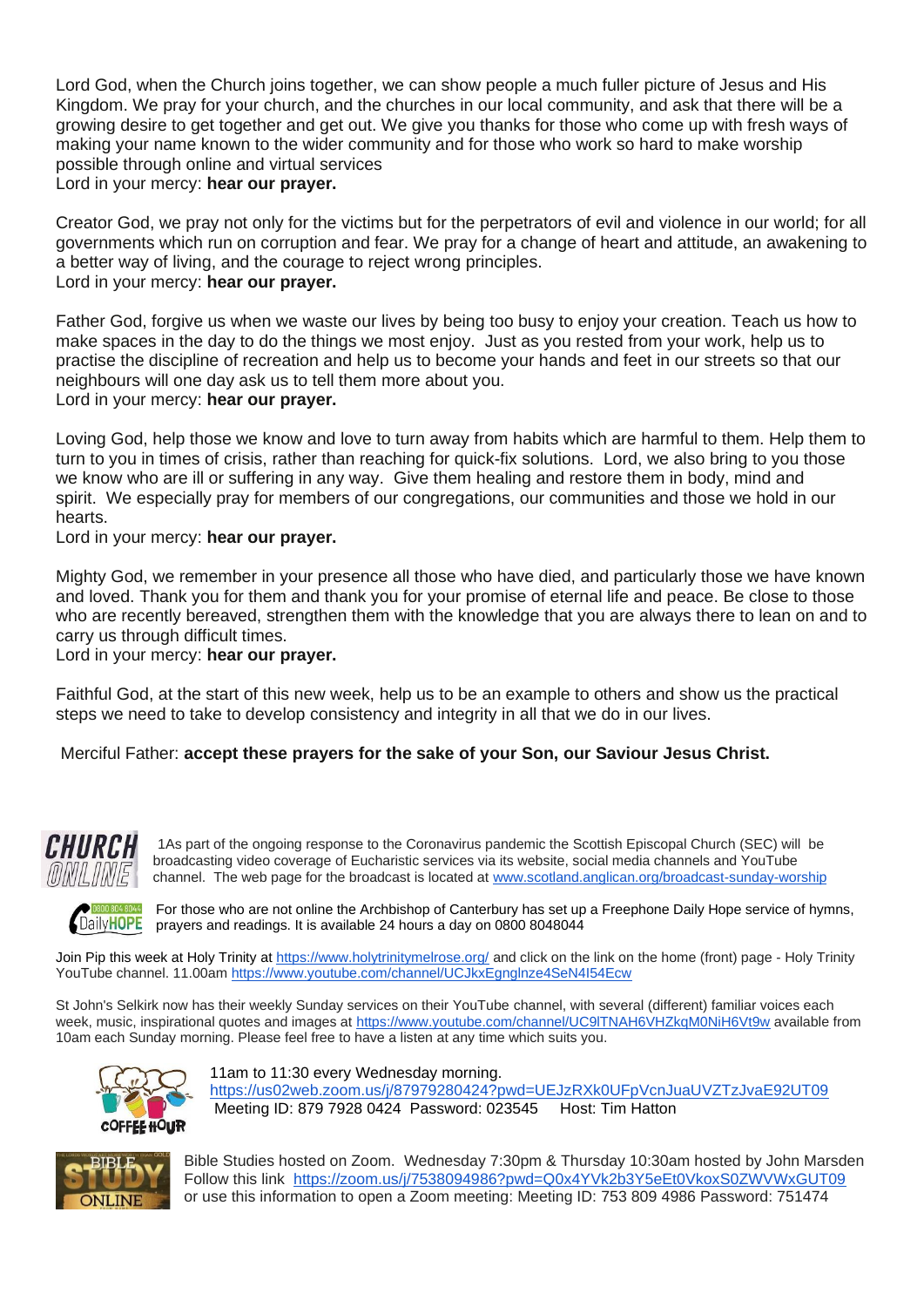#### **1882 Challenge: training update!**

Tim would like to thank everyone for their words of encouragement, prayers and donations received for the Sponsored Walk that is happening on Saturday 26th September. At time of writing, together we have raised almost £190.00, including Gift Aid, towards the work of Church Army in the UK. <https://www.justgiving.com/fundraising/tim-hatton4> Thank you very much.

Tim has been training hard to be ready for the 18.82 mile journey from St Cuthbert's to St Peter's via St John's. His longest single walk/run so far is over 14 miles (see attached screenshot) and lots of walking with Kate and their new dog Luna is definitely helping too.

On the 26th, Tim will start at St Cuthbert's at 9am with Morning Prayer and plans to reach St John's by about 12noon,

via parts of the Borders Abbeys Way, for lunch and outdoor Midday worship. If he sets off again at 1pm he hopes to reach St Peter's by 4pm having trodden parts of the Southern Upland Way. Concluding the day with Evening Prayer. Tim hopes that, by God's grace, this event will help bind the three charges together. Inspired by Isaiah 40:31 "But those who trust in the Lord for help will find their strength renewed. They will rise on wings like eagles; they will run and not get weary; they will walk and not grow weak."

Tim would be delighted to see you on the day, either to walk a few miles (socially distanced of course) or to join in prayer at one of the charges or to give him a cheery wave along the way.





Did you know that there are four Church Army Centres of Mission (CoM) in Scotland, including the A7? In Dundee, Kerry Dixon leads a weekly event 'Soup 'n Soul', which offers food and friendship to people with difficult life circumstances and a weekly group 'Pirate Monks' that encourages and challenges men in their daily faith walk. In the West Highlands, Priest Evangelist Amanda Fairclough is PiC of six

charges, and finds time to lead the Cafe Kinloch project and to be Chaplain to Kinlochleven High School. In the brand new CoM in Glenrothes, Priest Evangelist Fr Gerry Dillon, is out walking and chatting to the neighbours of the two churches in Glenrothes and Lochgelly as he begins to discern the next steps.

**27th September 15:00 at Mainhill farm, just south of St Boswells.** *The information for the event and the opportunity to pre-register is at: [www.bordersdrivein.co.ukW](http://www.bordersdrivein.co.uk/)e look forward to seeing many of you there. Or contact Rev Arthur Hembling at hembling20@googlemail.com The borders driven team (Mark Craig, Keith Scott, James Maybury)*





*Many Happy Returns to Dorothy Gray who will be 90 on Sunday*

**IF YOU NEED SUPPORT Priest in charge of St Peter's, St John's & St Cuthbert's Rev Simon Cake 07710523856 [cakekands@btinternet.com](mailto:cakekands@btinternet.com) St Peter's pastoral support contact Monica Reynolds 01896 757114 [monica@tempelstowe.com](mailto:monica@tempelstowe.com) St Peter's prayer support Muriel Lounsbach 01896 831418 gordon.lounsbach@btinternet.com Tim Hatton (A7 Church Army) 07784872307 [tim.w.hatton@gmail.com](mailto:tim.w.hutton@gmail.com) St Cuthbert's pastoral and prayer contact Sue Crozier 01450 376499 [susancrozier17@yahoo.co.uk](mailto:susancrozier17@yahoo.co.uk) St John's pastoral and prayer contact Margaret Moyes mmoyes2@gamail.com Citizens Advice Scotlan[d www.cas.org.uk](http://www.cas.org.uk/)  Victim Support Scotland 0800 160 1985 Alcoholics Anonymous 0800 917 7650 [www.alcoholics-anonymous.org.uk](http://www.alcoholics-anonymous.org.uk/) Al-Anon Family Groups Galashiels Local individual contacts 07709948205 or 07808946479 Scotland National Domestic Abuse 24-hour helpline**: **0800 027 123 Cruse Scotland Bereavement Helpline 0845 600 2227 [support@crusescotland.org.uk](mailto:support@crusescotland.org.uk)**

YOU'LL HAVE GOOD DAYS, BAD DAYS, OVERWHELMING DAYS, TOO TIRED DAYS, I'M AWESOME DAYS, **LCAN'T GO ON DAYS** AND EVERY DAY YOU'LL STILL SHOW UP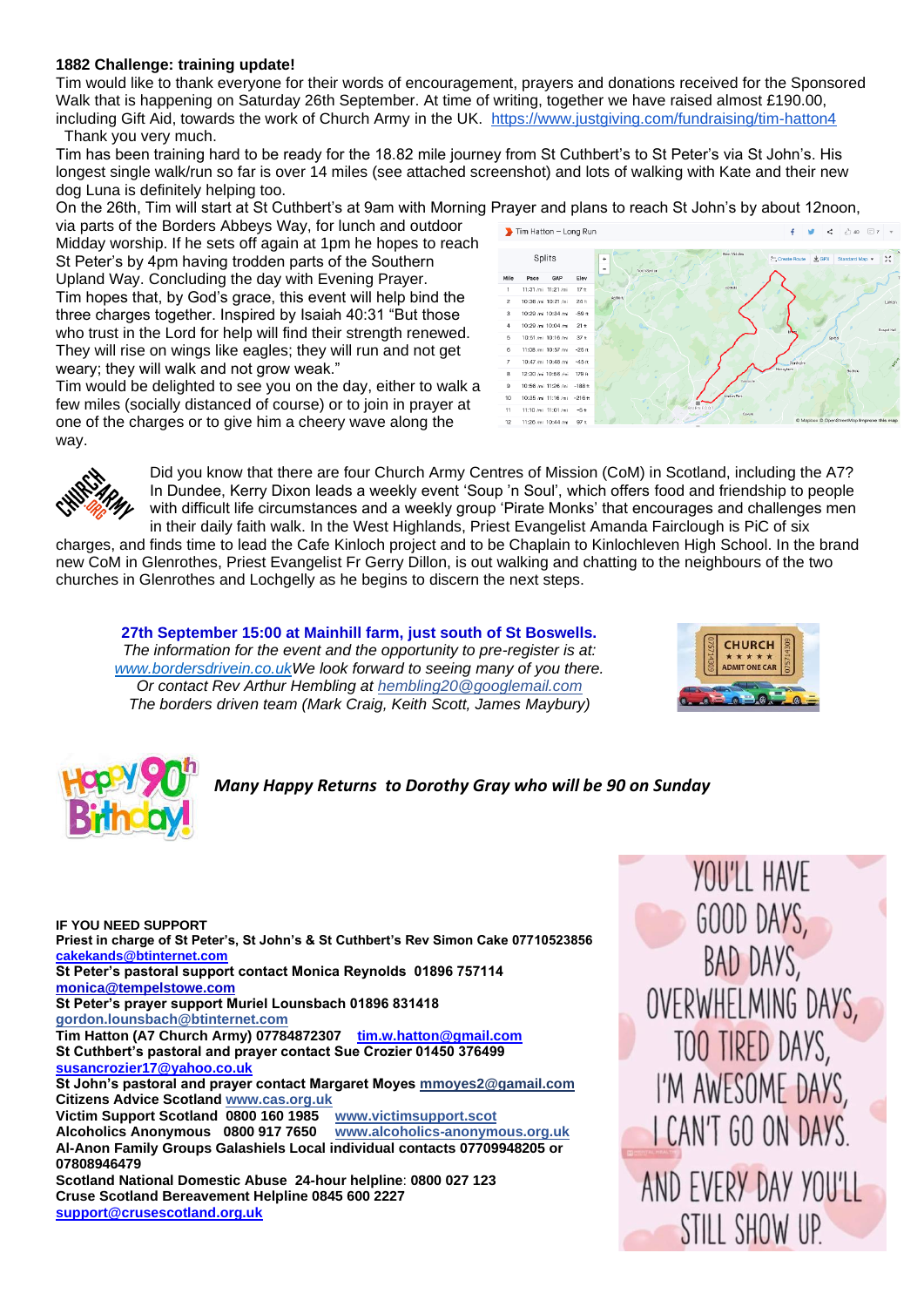



heaven for the Israelites to eat was called which means "what is it?'



# **Manna from Heaven**

When the Israelites saw it, they said to each other, "What is it?" For they did not know what it was. Exodus 16:15a (NIV) Based on Exodus 16:2-15 (NIV)





### **ACROSS**

- 2. The place where God and the angels live
- 4. To complain; express dissatisfaction
- 6. To suffer or die because there is not enough food to eat
- 7. Things we eat to keep us alive and help us to grow
- 8. A food made from flour and water, shaped into loaves, and baked

#### **DOWN**

- 1. A large, dry area where there is very little rain
- 3. To take food into the body through the mouth
- 4. The creator of heaven and earth
- 5. The Hebrew prophet who led the Israelites from Eqypt
- 9. The 24-hour period during which the earth completes one rotation.

| DAY        | GRUMBLE | <b>BREAD</b> | STARVF | /FN<br>⊣⊢ дъ |
|------------|---------|--------------|--------|--------------|
| <b>FAT</b> |         | <b>MOSES</b> | GOD    |              |